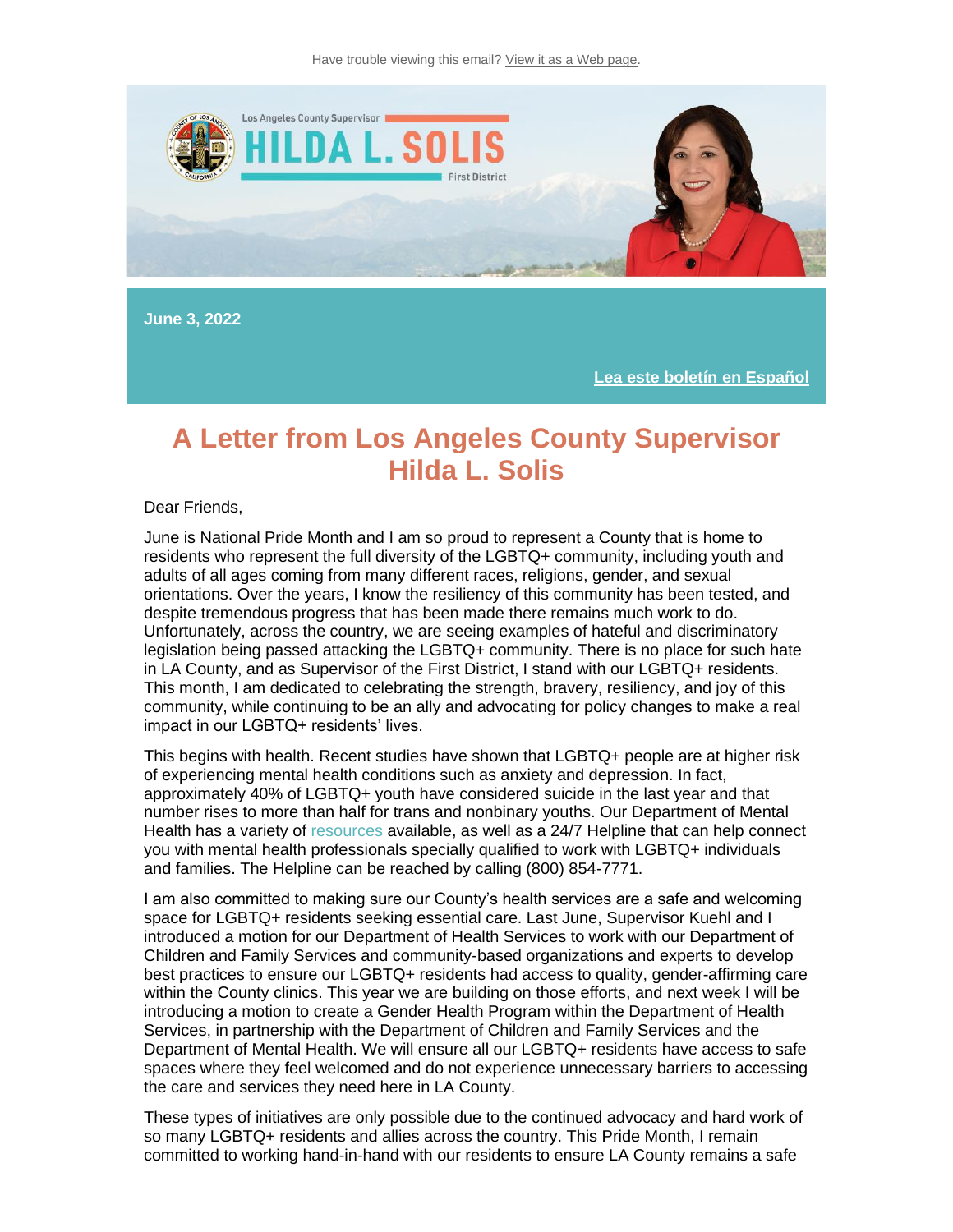and welcoming home for all.

As always, if you have any questions, do not hesitate to reach out to my office.

Sincerely,

#### **Hilda L. Solis**

Supervisor, First District

## **In This Edition**

- **[LifeArk Opens its First Permanent Supportive Housing Project in El Monte](https://outlook.live.com/mail/0/inbox/id/AQMkADAwATExADVmOC02OTRhLTIwZmYALTAwAi0wMAoARgAAAzpmvov7Kq9NuhcF%2BU9kz1MHAMvvNMrr71RLqV4kq2zl348AAAIBDAAAAMvvNMrr71RLqV4kq2zl348ABV0tmt0AAAA%3D#x_link_5)**
- [Free Lunch at Select LA County Libraries](https://outlook.live.com/mail/0/inbox/id/AQMkADAwATExADVmOC02OTRhLTIwZmYALTAwAi0wMAoARgAAAzpmvov7Kq9NuhcF%2BU9kz1MHAMvvNMrr71RLqV4kq2zl348AAAIBDAAAAMvvNMrr71RLqV4kq2zl348ABV0tmt0AAAA%3D#x_link_6)
- [COVID-19 Boosters Available for Children Ages 5-11](https://outlook.live.com/mail/0/inbox/id/AQMkADAwATExADVmOC02OTRhLTIwZmYALTAwAi0wMAoARgAAAzpmvov7Kq9NuhcF%2BU9kz1MHAMvvNMrr71RLqV4kq2zl348AAAIBDAAAAMvvNMrr71RLqV4kq2zl348ABV0tmt0AAAA%3D#x_link_4)
- [\\$2 Million in Grants for Educators](https://outlook.live.com/mail/0/inbox/id/AQMkADAwATExADVmOC02OTRhLTIwZmYALTAwAi0wMAoARgAAAzpmvov7Kq9NuhcF%2BU9kz1MHAMvvNMrr71RLqV4kq2zl348AAAIBDAAAAMvvNMrr71RLqV4kq2zl348ABV0tmt0AAAA%3D#x_link_2)
- **[Community Resources & Events](https://outlook.live.com/mail/0/inbox/id/AQMkADAwATExADVmOC02OTRhLTIwZmYALTAwAi0wMAoARgAAAzpmvov7Kq9NuhcF%2BU9kz1MHAMvvNMrr71RLqV4kq2zl348AAAIBDAAAAMvvNMrr71RLqV4kq2zl348ABV0tmt0AAAA%3D#x_link_1)**

## **LifeArk Opens its First Permanent Supportive Housing Project in El Monte**



It was such an honor to join LifeArk and the Illumination Foundation for the grand opening of LifeArk El Monte, a 19-unit permanent supportive housing complex for individuals transitioning out of homelessness. As a resident of El Monte , I am proud to have this project in my hometown.

The site consists of three-building complexes developed with prefabricated building components made out of post-consumer recycled plastics! I hope that this first-of-its-kind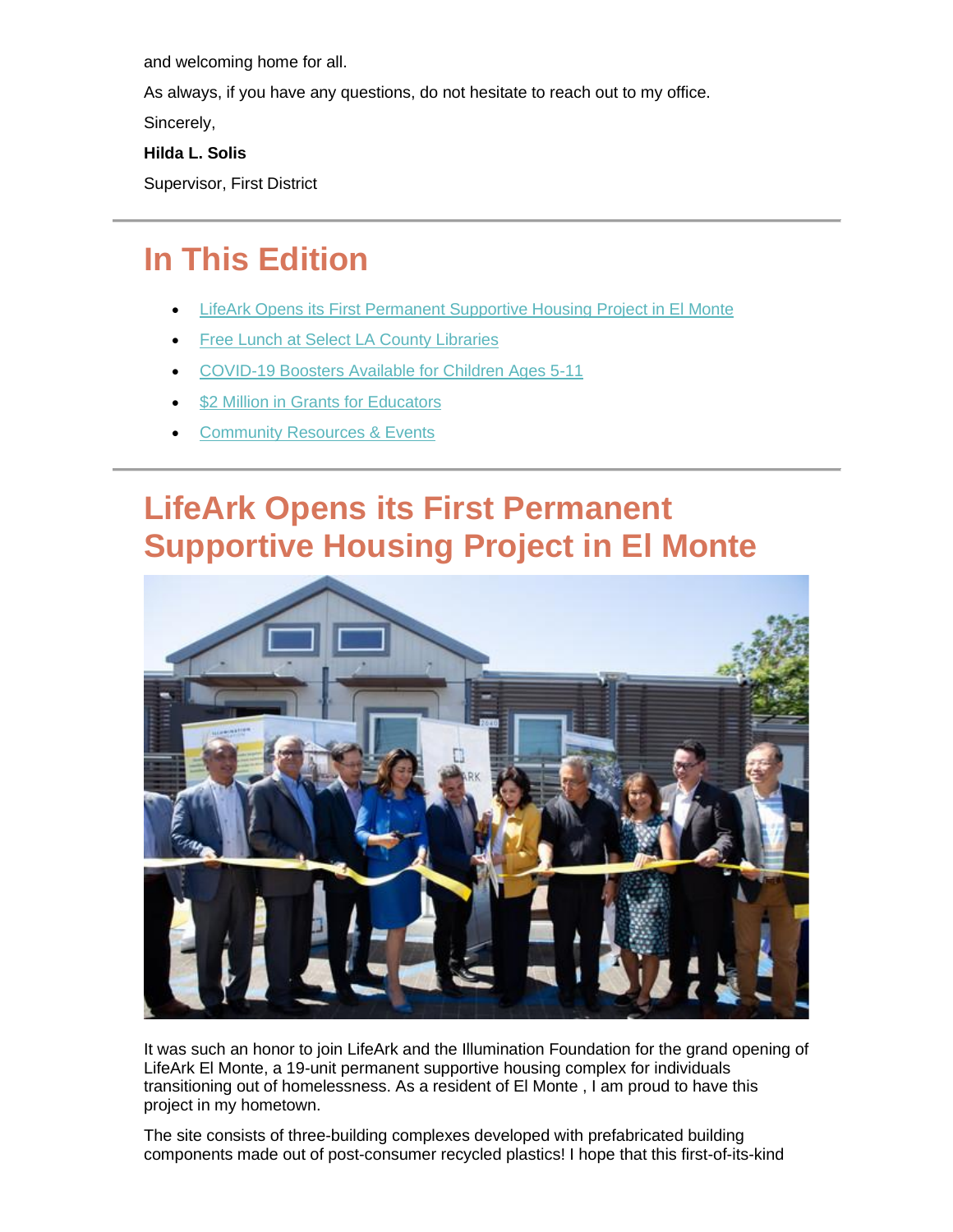project in the San Gabriel Valley will be the model for cost-effectively bringing our unhoused neighbors indoors, while also tackling our climate crisis by rethinking the way we develop housing.

### **Make a Plan to Vote Today!**



On Saturday, May 28, the Registrar-Recorder/County Clerk opened 120 Voting Centers across LA County for voters to safely make their voice heard in the June 7 Primary Election. Voting Centers are open daily from 10am to 7pm to cast a ballot in person or to return a completed Vote by Mail ballot.

All Voting Centers are following current public health and safety guidelines and adhere to the County's [Safe Election Plan.](https://nam12.safelinks.protection.outlook.com/?url=https%3A%2F%2Flnks.gd%2Fl%2FeyJhbGciOiJIUzI1NiJ9.eyJidWxsZXRpbl9saW5rX2lkIjoxMTMsInVyaSI6ImJwMjpjbGljayIsImJ1bGxldGluX2lkIjoiMjAyMjA2MDIuNTg4MzI1NzEiLCJ1cmwiOiJodHRwczovL3d3dy5sYXZvdGUuZ292L2RvY3MvcnJjYy9lbGVjdGlvbi1pbmZvL1NhZmUtRWxlY3Rpb24tUGxhbi5wZGY_dXRtX2NvbnRlbnQ9JnV0bV9tZWRpdW09ZW1haWwmdXRtX25hbWU9JnV0bV9zb3VyY2U9Z292ZGVsaXZlcnkmdXRtX3Rlcm09JnY9MiJ9.tF5YJ02IQYRJ3fmxxYjla4ueByyuvGsZRnB_iFnrYQ4%2Fs%2F992823064%2Fbr%2F132331043612-l%3Futm_content%3D%26utm_medium%3Demail%26utm_name%3D%26utm_source%3Dgovdelivery%26utm_term%3D&data=05%7C01%7C%7C928dbf08d60b4537966408da468eecdd%7C84df9e7fe9f640afb435aaaaaaaaaaaa%7C1%7C0%7C637899876931284461%7CUnknown%7CTWFpbGZsb3d8eyJWIjoiMC4wLjAwMDAiLCJQIjoiV2luMzIiLCJBTiI6Ik1haWwiLCJXVCI6Mn0%3D%7C3000%7C%7C%7C&sdata=0E3RLV7WJsX6vYrhsZTxm52VDufbEPZ1ILcIeRr45MI%3D&reserved=0)

#### **Avoid lines and vote early.**

- Save time when you vote with the mobile Poll Pass and Quick Check-in code: With the [Poll Pass,](https://nam12.safelinks.protection.outlook.com/?url=https%3A%2F%2Flnks.gd%2Fl%2FeyJhbGciOiJIUzI1NiJ9.eyJidWxsZXRpbl9saW5rX2lkIjoxMTQsInVyaSI6ImJwMjpjbGljayIsImJ1bGxldGluX2lkIjoiMjAyMjA2MDIuNTg4MzI1NzEiLCJ1cmwiOiJodHRwczovL2lzYi5sYXZvdGUubmV0Lz91dG1fY29udGVudD0mdXRtX21lZGl1bT1lbWFpbCZ1dG1fbmFtZT0mdXRtX3NvdXJjZT1nb3ZkZWxpdmVyeSZ1dG1fdGVybT0ifQ.y1S8-d_hHnCLHWDdTcO5v5Ef1Bjo8n8MIXCzWW7bjJE%2Fs%2F992823064%2Fbr%2F132331043612-l%3Futm_content%3D%26utm_medium%3Demail%26utm_name%3D%26utm_source%3Dgovdelivery%26utm_term%3D&data=05%7C01%7C%7C928dbf08d60b4537966408da468eecdd%7C84df9e7fe9f640afb435aaaaaaaaaaaa%7C1%7C0%7C637899876931284461%7CUnknown%7CTWFpbGZsb3d8eyJWIjoiMC4wLjAwMDAiLCJQIjoiV2luMzIiLCJBTiI6Ik1haWwiLCJXVCI6Mn0%3D%7C3000%7C%7C%7C&sdata=%2BRG0KTybShTKzqsvuT6P%2B%2B0tjU9wuNSriTZvwSi1HA4%3D&reserved=0) you can access, review, and mark your votes before you visit a Vote Center.
- Your [Quick Check-in Code](https://nam12.safelinks.protection.outlook.com/?url=https%3A%2F%2Flnks.gd%2Fl%2FeyJhbGciOiJIUzI1NiJ9.eyJidWxsZXRpbl9saW5rX2lkIjoxMTUsInVyaSI6ImJwMjpjbGljayIsImJ1bGxldGluX2lkIjoiMjAyMjA2MDIuNTg4MzI1NzEiLCJ1cmwiOiJodHRwczovL2xhdm90ZS5nb3YvdnJzdGF0dXMvP3V0bV9jb250ZW50PSZ1dG1fbWVkaXVtPWVtYWlsJnV0bV9uYW1lPSZ1dG1fc291cmNlPWdvdmRlbGl2ZXJ5JnV0bV90ZXJtPSJ9.LC7mBvtNGhpRphGsEN46GCE5_kLYzYJnjnLyJF32tpA%2Fs%2F992823064%2Fbr%2F132331043612-l%3Futm_content%3D%26utm_medium%3Demail%26utm_name%3D%26utm_source%3Dgovdelivery%26utm_term%3D&data=05%7C01%7C%7C928dbf08d60b4537966408da468eecdd%7C84df9e7fe9f640afb435aaaaaaaaaaaa%7C1%7C0%7C637899876931284461%7CUnknown%7CTWFpbGZsb3d8eyJWIjoiMC4wLjAwMDAiLCJQIjoiV2luMzIiLCJBTiI6Ik1haWwiLCJXVCI6Mn0%3D%7C3000%7C%7C%7C&sdata=TGrrC45Xowx3RHgUSHW6%2FCxMPdHXmGMUR6kEj0z3J88%3D&reserved=0) is printed on the back cover of your Sample Ballot book and the Vote Center postcard. Take one with you to any Vote Center to speed up your check-in.

An additional 522 Vote Centers will open on Saturday, June 4, 2022, for a total of 642 Vote Centers across LA County.

In person voting will be available through Tuesday, June 7, 2022, until 8pm.

For trusted, official election information and to find all Voting Center, visit [LAVOTE.GOV.](https://nam12.safelinks.protection.outlook.com/?url=https%3A%2F%2Flnks.gd%2Fl%2FeyJhbGciOiJIUzI1NiJ9.eyJidWxsZXRpbl9saW5rX2lkIjoxMTYsInVyaSI6ImJwMjpjbGljayIsImJ1bGxldGluX2lkIjoiMjAyMjA2MDIuNTg4MzI1NzEiLCJ1cmwiOiJodHRwczovL3d3dy5sYXZvdGUuZ292L2hvbWUvdm90aW5nLWVsZWN0aW9ucy92b3Rpbmctb3B0aW9ucy92b3RpbmctaW4tcGVyc29uP3V0bV9jb250ZW50PSZ1dG1fbWVkaXVtPWVtYWlsJnV0bV9uYW1lPSZ1dG1fc291cmNlPWdvdmRlbGl2ZXJ5JnV0bV90ZXJtPSJ9.3SL64h-Y6rQ3J11c-7UO2ndRDxcqMiRmz1qnH7wsMAY%2Fs%2F992823064%2Fbr%2F132331043612-l%3Futm_content%3D%26utm_medium%3Demail%26utm_name%3D%26utm_source%3Dgovdelivery%26utm_term%3D&data=05%7C01%7C%7C928dbf08d60b4537966408da468eecdd%7C84df9e7fe9f640afb435aaaaaaaaaaaa%7C1%7C0%7C637899876931284461%7CUnknown%7CTWFpbGZsb3d8eyJWIjoiMC4wLjAwMDAiLCJQIjoiV2luMzIiLCJBTiI6Ik1haWwiLCJXVCI6Mn0%3D%7C3000%7C%7C%7C&sdata=V%2F3v55hQM%2F7fiWj3veiXuHXafxtXMyagYfTavFN5E4Y%3D&reserved=0)

## **Free Lunch at Select LA County Libraries**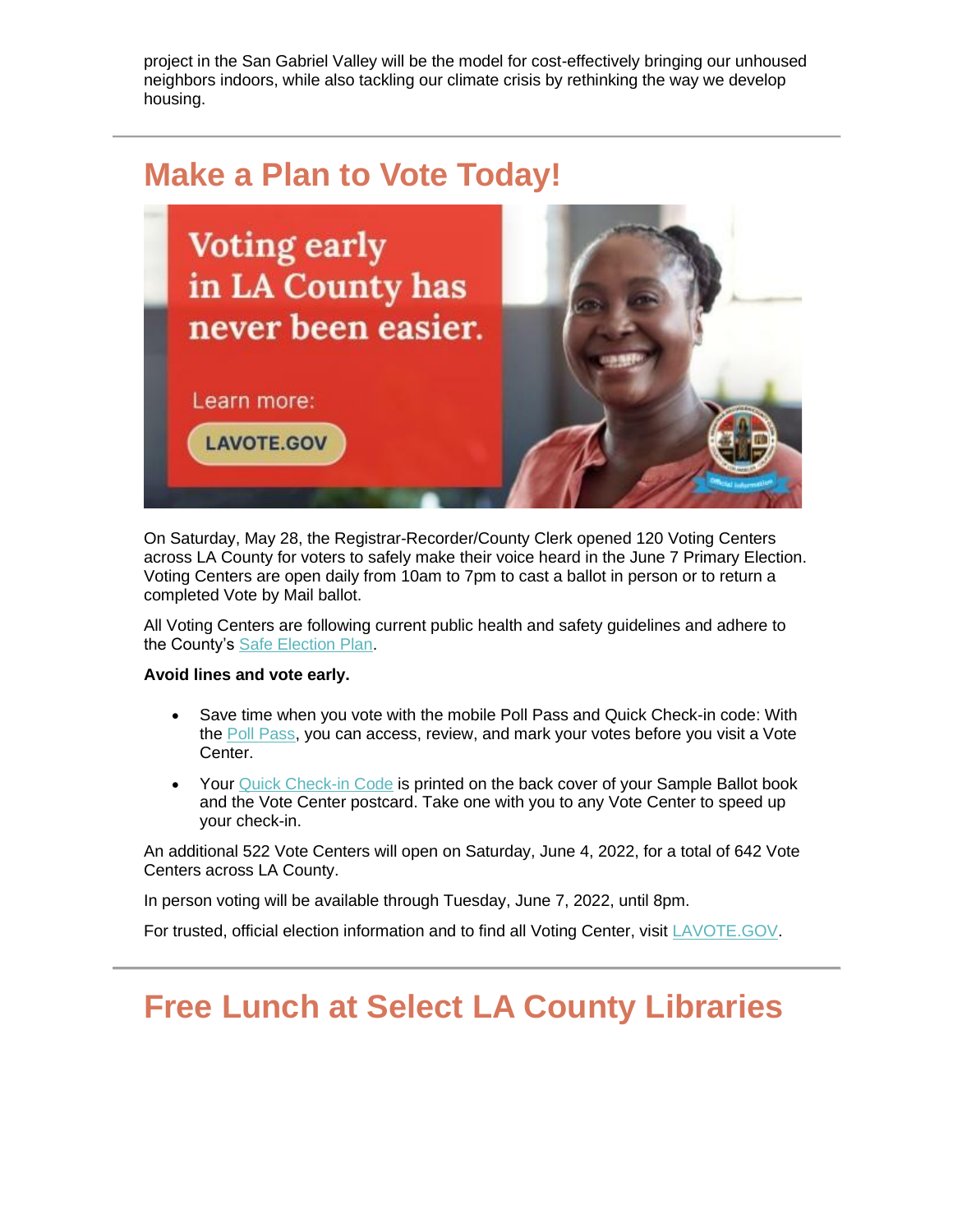

This summer at selection locations, kids and teens 18 and under can pick up free lunch at the library, in partnership with the LA Regional Food Bank [\(locations coming soon\)](https://nam12.safelinks.protection.outlook.com/?url=https%3A%2F%2Flnks.gd%2Fl%2FeyJhbGciOiJIUzI1NiJ9.eyJidWxsZXRpbl9saW5rX2lkIjoxMDMsInVyaSI6ImJwMjpjbGljayIsImJ1bGxldGluX2lkIjoiMjAyMjA2MDQuNTg5MDIxNDEiLCJ1cmwiOiJodHRwczovL2xhY291bnR5bGlicmFyeS5vcmcvc3VtbWVybHVuY2gvP3V0bV9jb250ZW50PSZ1dG1fbWVkaXVtPWVtYWlsJnV0bV9uYW1lPSZ1dG1fc291cmNlPWdvdmRlbGl2ZXJ5JnV0bV90ZXJtPSJ9.ilwxNwEBMEWagHUg-ilk0ggLT2U02ql1M5q1tXhmPMc%2Fs%2F1843900806%2Fbr%2F132429764395-l&data=05%7C01%7C%7C928dbf08d60b4537966408da468eecdd%7C84df9e7fe9f640afb435aaaaaaaaaaaa%7C1%7C0%7C637899876931284461%7CUnknown%7CTWFpbGZsb3d8eyJWIjoiMC4wLjAwMDAiLCJQIjoiV2luMzIiLCJBTiI6Ik1haWwiLCJXVCI6Mn0%3D%7C3000%7C%7C%7C&sdata=u0RUngvSfri47zjNnRsAhmqEzrat5CXJ%2F8H2WXdY770%3D&reserved=0).

From June 13 – August 5, meals are available on a first-come, first-served basis from 12 – 1 pm, either Mon – Fri or Tue – Fri, depending on the location.

There are no restrictions on family income. Parents & caregivers can pick up on behalf of children; kids and teens don't need to be present, but are welcome!

Since 2015, LA County Library has been offering free, nutritious lunches. Lunch at the Library keeps children nourished during the summer months, helping to ensure that they return to school in the fall ready to learn.

### **COVID-19 Boosters Available for Children Ages 5-11**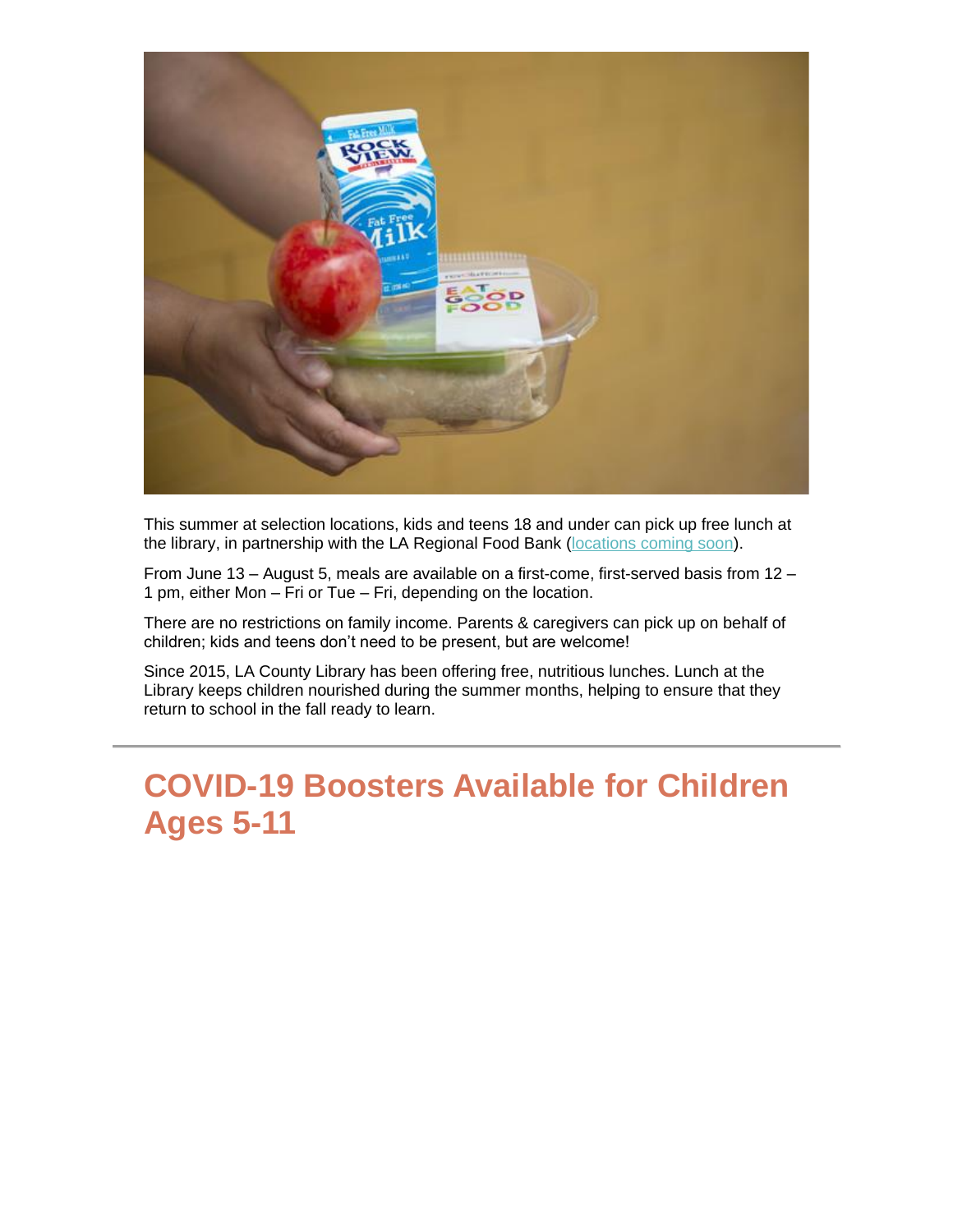# COVID- $\mathbb{R}^3$  $\sqrt{2}$ DE ITO

5-11 year-olds are eligible only for a Pfizer booster five months after their 2nd dose.

For more information and to find a location near you, visit **VaccinateLACounty.com** 



Kids ages 5-11 are eligible for Pfizer booster doses five months after their 2nd dose. Health insurance is not required. Children must be accompanied by a parent or guardian. For information, go to [VaccinateLACounty.com](https://nam12.safelinks.protection.outlook.com/?url=https%3A%2F%2Flnks.gd%2Fl%2FeyJhbGciOiJIUzI1NiJ9.eyJidWxsZXRpbl9saW5rX2lkIjoxMDQsInVyaSI6ImJwMjpjbGljayIsImJ1bGxldGluX2lkIjoiMjAyMjA2MDQuNTg5MDIxNDEiLCJ1cmwiOiJodHRwczovL2xua3MuZ2QvbC9leUpoYkdjaU9pSklVekkxTmlKOS5leUppZFd4c1pYUnBibDlzYVc1clgybGtJam94TURFc0luVnlhU0k2SW1Kd01qcGpiR2xqYXlJc0ltSjFiR3hsZEdsdVgybGtJam9pTWpBeU1qQTFNekV1TlRnMk9UYzBNekVpTENKMWNtd2lPaUpvZEhSd09pOHZkbUZqWTJsdVlYUmxiR0ZqYjNWdWRIa3VZMjl0THo5MWRHMWZZMjl1ZEdWdWREMG1kWFJ0WDIxbFpHbDFiVDFsYldGcGJDWjFkRzFmYm1GdFpUMG1kWFJ0WDNOdmRYSmpaVDFuYjNaa1pXeHBkbVZ5ZVNaMWRHMWZkR1Z5YlQwaWZRLi1DMjZmY3dhdTlCcUI5UVFJTENnZEk0T0wxeXFVZUxkVXBRMXVCN0M0SjAvcy8xNDIwOTk2MTI5L2JyLzEzMjE3NTAzMjQxOS1sP3V0bV9jb250ZW50PSZ1dG1fbWVkaXVtPWVtYWlsJnV0bV9uYW1lPSZ1dG1fc291cmNlPWdvdmRlbGl2ZXJ5JnV0bV90ZXJtPSJ9.JcKP-6jJGRX-KZYpxHBPc4yVgfnTbUk1CRm6TxZhP6Y%2Fs%2F1843900806%2Fbr%2F132429764395-l&data=05%7C01%7C%7C928dbf08d60b4537966408da468eecdd%7C84df9e7fe9f640afb435aaaaaaaaaaaa%7C1%7C0%7C637899876931284461%7CUnknown%7CTWFpbGZsb3d8eyJWIjoiMC4wLjAwMDAiLCJQIjoiV2luMzIiLCJBTiI6Ik1haWwiLCJXVCI6Mn0%3D%7C3000%7C%7C%7C&sdata=yGVvBWJqTkFSOllVchGex2eLTG2n18tdVE%2BxWoTuaJU%3D&reserved=0) or call the COVID-19 information line at (833) 540-0473 between the hours of 8am and 8:30pm seven days a week.

### **\$2 Million in Grants for Educators**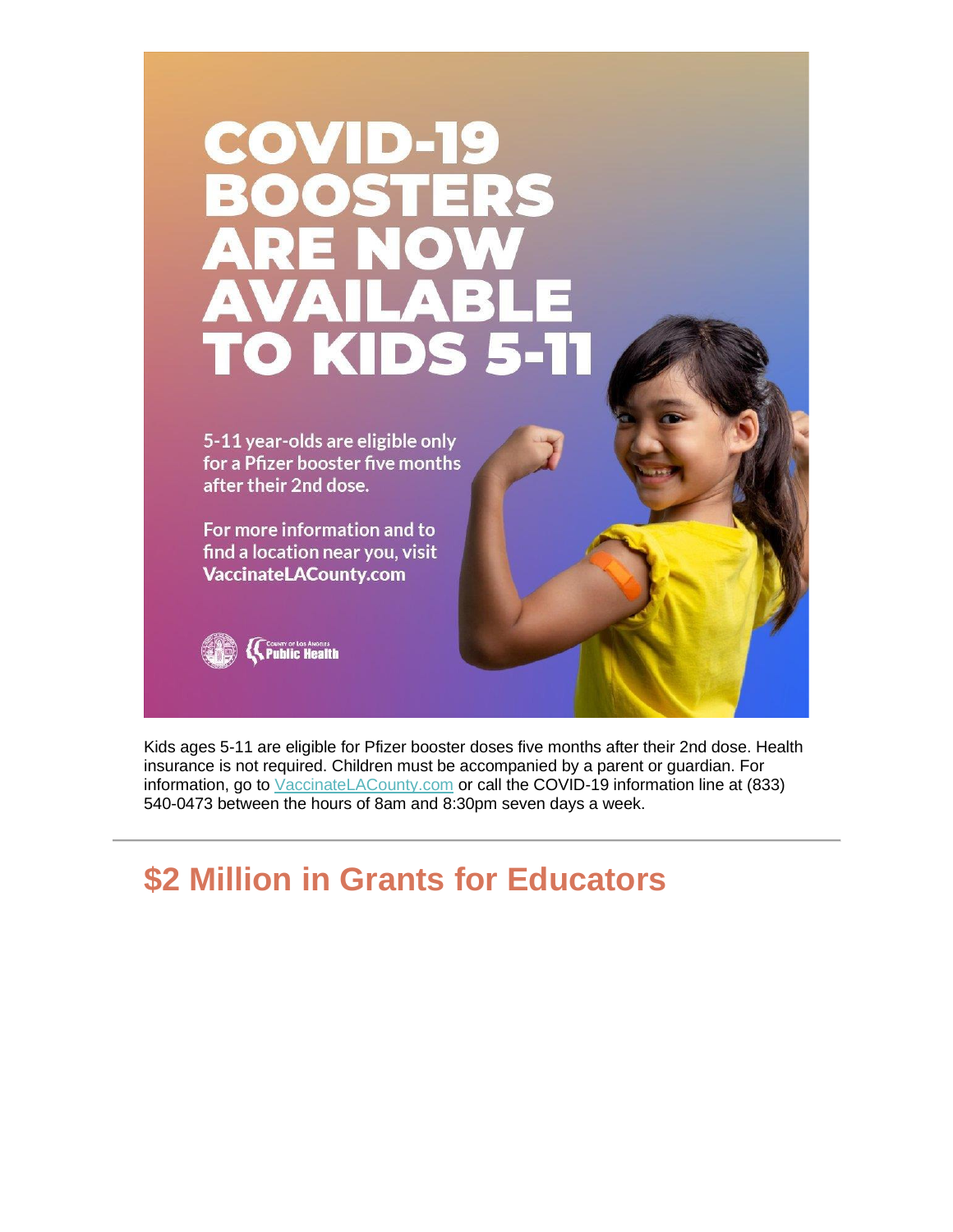

The LA County Office of Education in partnership with the Department of Public Health to award over \$2 million in grants for teachers, schools and school districts to assist educators in funding projects that address the ongoing effects of the OCVID-19 pandemic on student outcomes.

**[MORE INFORMATION](https://nam12.safelinks.protection.outlook.com/?url=https%3A%2F%2Flnks.gd%2Fl%2FeyJhbGciOiJIUzI1NiJ9.eyJidWxsZXRpbl9saW5rX2lkIjoxMDUsInVyaSI6ImJwMjpjbGljayIsImJ1bGxldGluX2lkIjoiMjAyMjA2MDQuNTg5MDIxNDEiLCJ1cmwiOiJodHRwczovL2RvY3MuZ29vZ2xlLmNvbS9mb3Jtcy9kL2UvMUZBSXBRTFNlWkJ4SV9ZcFFQNHU5Zk5SNk1LaGNTd3A2eEgxWm1PZC1ydHozaUlwVkRjdGhmakEvdmlld2Zvcm0_dXRtX2NvbnRlbnQ9JnV0bV9tZWRpdW09ZW1haWwmdXRtX25hbWU9JnV0bV9zb3VyY2U9Z292ZGVsaXZlcnkmdXRtX3Rlcm09In0.zJVzB1XBbc68FQGl2GdWvDcg5mukn5SQYRLiaRJEuto%2Fs%2F1843900806%2Fbr%2F132429764395-l&data=05%7C01%7C%7C928dbf08d60b4537966408da468eecdd%7C84df9e7fe9f640afb435aaaaaaaaaaaa%7C1%7C0%7C637899876931440681%7CUnknown%7CTWFpbGZsb3d8eyJWIjoiMC4wLjAwMDAiLCJQIjoiV2luMzIiLCJBTiI6Ik1haWwiLCJXVCI6Mn0%3D%7C3000%7C%7C%7C&sdata=KTV5BwqHMEFDfDIeFXFoVRx6Y45%2BwWDZWCgLc0x8Xac%3D&reserved=0)**

### **Community Resources & Events**